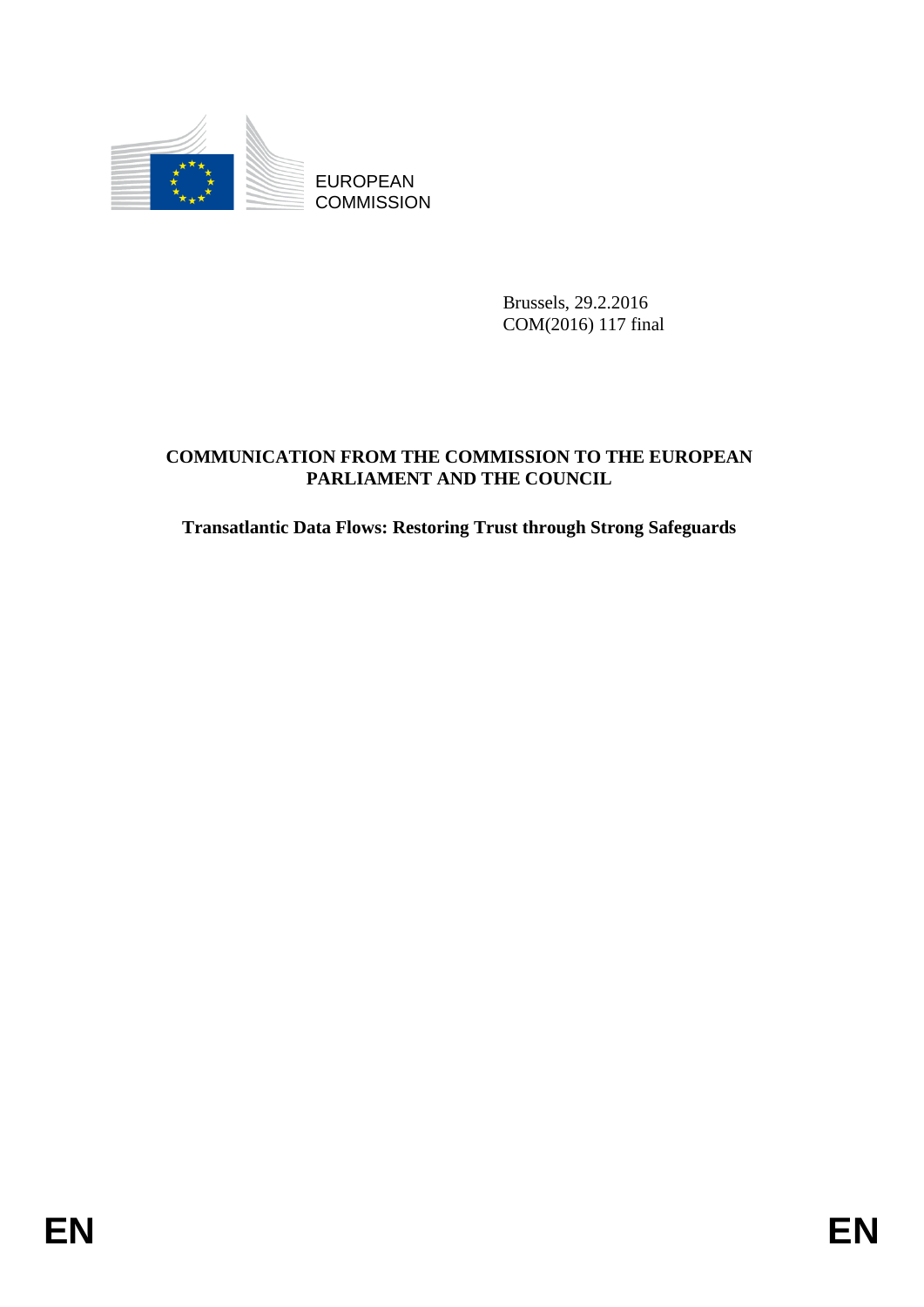# **1. INTRODUCTION: THE ROLE OF PERSONAL DATA EXCHANGES IN THE EU-U.S. RELATIONSHIP**

A solid transatlantic partnership between the European Union and the United States is as vital today as it has ever been. We share common values, pursue shared political and economic objectives, and cooperate closely in the fight against common threats to our security. The enduring strength of our relationship is evidenced by the extent of our commercial exchanges and our close cooperation in global affairs.

The transfer and exchange of personal data is an essential component underpinning the close links between the European Union (EU) and the United States (U.S.) in the commercial area as well as in the law enforcement sector. These data exchanges require a high level of data protection and corresponding safeguards.

In June 2013, reports concerning large-scale intelligence collection programmes in the U.S. raised serious concerns at both EU and Member State level about the impact on the fundamental rights of Europeans of large-scale processing of personal data by both public authorities and private companies in the United States.

In response, on 27 November 2013 the Commission issued a Communication on Rebuilding Trust in EU-U.S. Data Flows<sup>1</sup> setting out an action plan to restore trust in data transfers for the benefit of the digital economy, the protection of European individuals' rights, and the broader transatlantic relationship. The Communication set out the following key actions to achieve this objective:

- (i) adopting the data protection reform package proposed by the Commission in 2012<sup>2</sup>;
- (ii) making the Safe Harbour safer on the basis of the 13 recommendations laid out in the Communication on the Safe Harbour<sup>3</sup>; and
- (iii) strengthening data protection safeguards for law enforcement cooperation, notably by concluding negotiations on the EU-U.S. Data Protection Umbrella Agreement. The latter also included the objective of obtaining commitments from the U.S. on enforceable

**<sup>.</sup>** <sup>1</sup> Communication from the Commission to the European Parliament and the Council on Rebuilding Trust in EU-US Data Flows, COM(2013) 846 final, 27.11.2013 (hereafter "the 2013 Communication" or "the Communication"), available at: [http://ec.europa.eu/justice/data-protection/files/com\\_2013\\_846\\_en.pdf.](http://ec.europa.eu/justice/data-protection/files/com_2013_846_en.pdf)

<sup>&</sup>lt;sup>2</sup> Proposal for a Directive of the European Parliament and the Council on the protection of individuals with regard to the processing of personal data by competent authorities for the purposes of prevention, investigation, detection or prosecution of criminal offences or the execution of criminal penalties, and the free movement of such data, COM(2012) 10 final, 25.1.2012, and Proposal for a Regulation of the European Parliament and the Council on the protection of individuals with regard to the processing of personal data and on the free movement of such data (General Data Protection Regulation), COM(2012) 11 final, 25.1.2012, available at: [http://ec.europa.eu/justice/data-protection/reform/index\\_en.htm](http://ec.europa.eu/justice/data-protection/reform/index_en.htm)

<sup>3</sup> Communication from the Commission to the European Parliament and the Council on the Functioning of the Safe Harbour from the Perspective of EU Citizens and Companies Established in the EU, COM(2013) 847 final, 27.11.2013, pp. 18-19 (hereafter "the Safe Harbour Communication"), available at: [http://ec.europa.eu/justice/data-protection/files/com\\_2013\\_847\\_en.pdf.](http://ec.europa.eu/justice/data-protection/files/com_2013_847_en.pdf)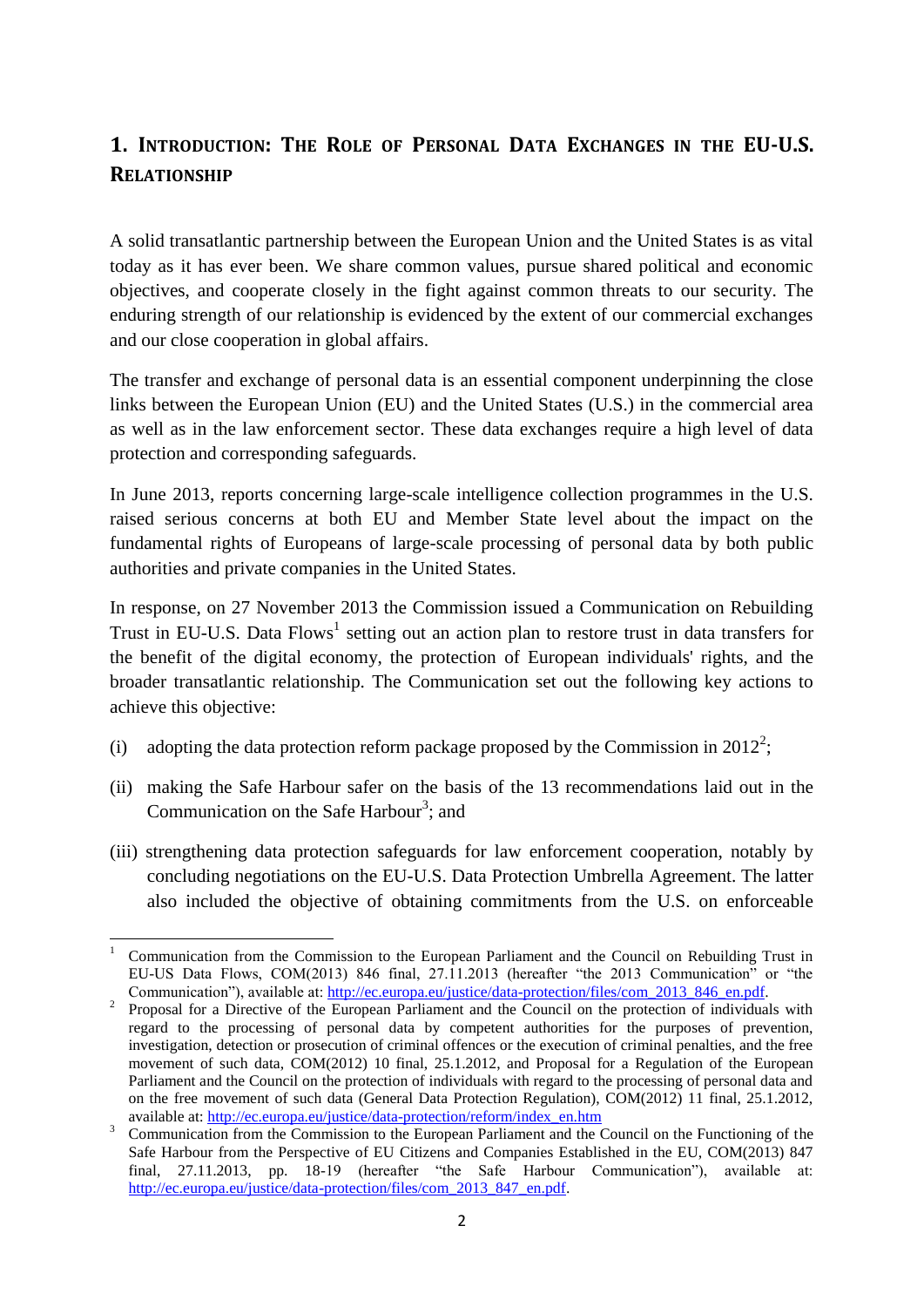individual rights, including avenues for obtaining judicial redress, in particular through the enactment of a Judicial Redress Act extending certain rights enshrined in the 1974 U.S. Privacy Act to EU citizens that at the time were only available to U.S. citizens and permanent residents.

These objectives were reaffirmed in the political guidelines<sup>4</sup> of the Juncker Commission: "*Data protection is a fundamental right of particular importance in the digital age. In addition to swiftly finalising the legislative work on common data protection rules within the European Union, we also need to uphold this right in our external relations. In view of recent mass surveillance revelations, close partners such as the United States must convince us that the current safe harbour arrangements really are safe if they want them to continue. The U.S. must also guarantee that all EU citizens have the right to enforce data protection rights in U.S. courts, whether or not they reside on U.S. soil. This will be essential for restoring trust in transatlantic relations.*"

Since then, the Commission has worked to achieve these objectives. The Commission stepped up negotiations on the Umbrella Agreement which was initialled by the parties on 8 September 2015. The inter-institutional discussions on the data protection reform package were intensified, resulting in a political agreement between the Council and the European Parliament on 15 December 2015. As for transatlantic data transfers in the commercial sphere, the Commission began discussions with the U.S. to strengthen the Safe Harbour in January 2014. The invalidation of the Safe Harbour Decision by the Court of Justice in the *Schrems* ruling on 6 October 2015<sup>5</sup> confirmed the need for a renewed framework and provided further guidance on the conditions that the framework should fulfil. Following the ruling, on 6 November 2015 the Commission issued guidance for companies setting out the alternative tools that allow the continued transfer of personal data to the United States<sup>6</sup>. On 2 February 2016, a political agreement was reached on a new framework for transatlantic data flows, the EU-U.S. Privacy Shield<sup>7</sup>, to replace the previous arrangement.

These achievements will benefit the transatlantic relationship and should restore Europeans' trust in the digital economy while strengthening their fundamental rights. They will also equip the EU and its Member States with a stronger data protection legal framework that will lead to closer integration of the internal market, in particular the Digital Single Market, as well as enable the EU to step up its efforts to promote and develop international privacy and personal data protection standards.

**.** 

<sup>&</sup>lt;sup>4</sup> A New Start for Europe: My Agenda for Jobs, Growth, Fairness and Democratic Change Political Guidelines for the next European Commission.

<sup>&</sup>lt;sup>5</sup> Judgment of 6 October 2015 in Case C-362/14 Maximillian Schrems v. Data Protection Commissioner, EU:C:2015:650.

<sup>&</sup>lt;sup>6</sup> See Communication from the Commission to the European Parliament and the Council on the Transfer of Personal Data from the EU to the United States of America under Directive 95/46/EC following the Judgment by the Court of Justice in Case C-362/14 (*Schrems*), COM(2015) 566 final, 6.11.2015. See also the Statement of the Article 29 Working Party on the Consequences of the *Schrems* Judgment of 3 February 2016, available at: [http://ec.europa.eu/justice/data-protection/article-29/press-material/press-](http://ec.europa.eu/justice/data-protection/article-29/press-material/press-release/art29_press_material/2016/20160203_statement_consequences_schrems_judgement_en.pdf)

[release/art29\\_press\\_material/2016/20160203\\_statement\\_consequences\\_schrems\\_judgement\\_en.pdf](http://ec.europa.eu/justice/data-protection/article-29/press-material/press-release/art29_press_material/2016/20160203_statement_consequences_schrems_judgement_en.pdf) <sup>7</sup> See http://europa.eu/rapid/press-release IP-16-216 en.htm?locale=en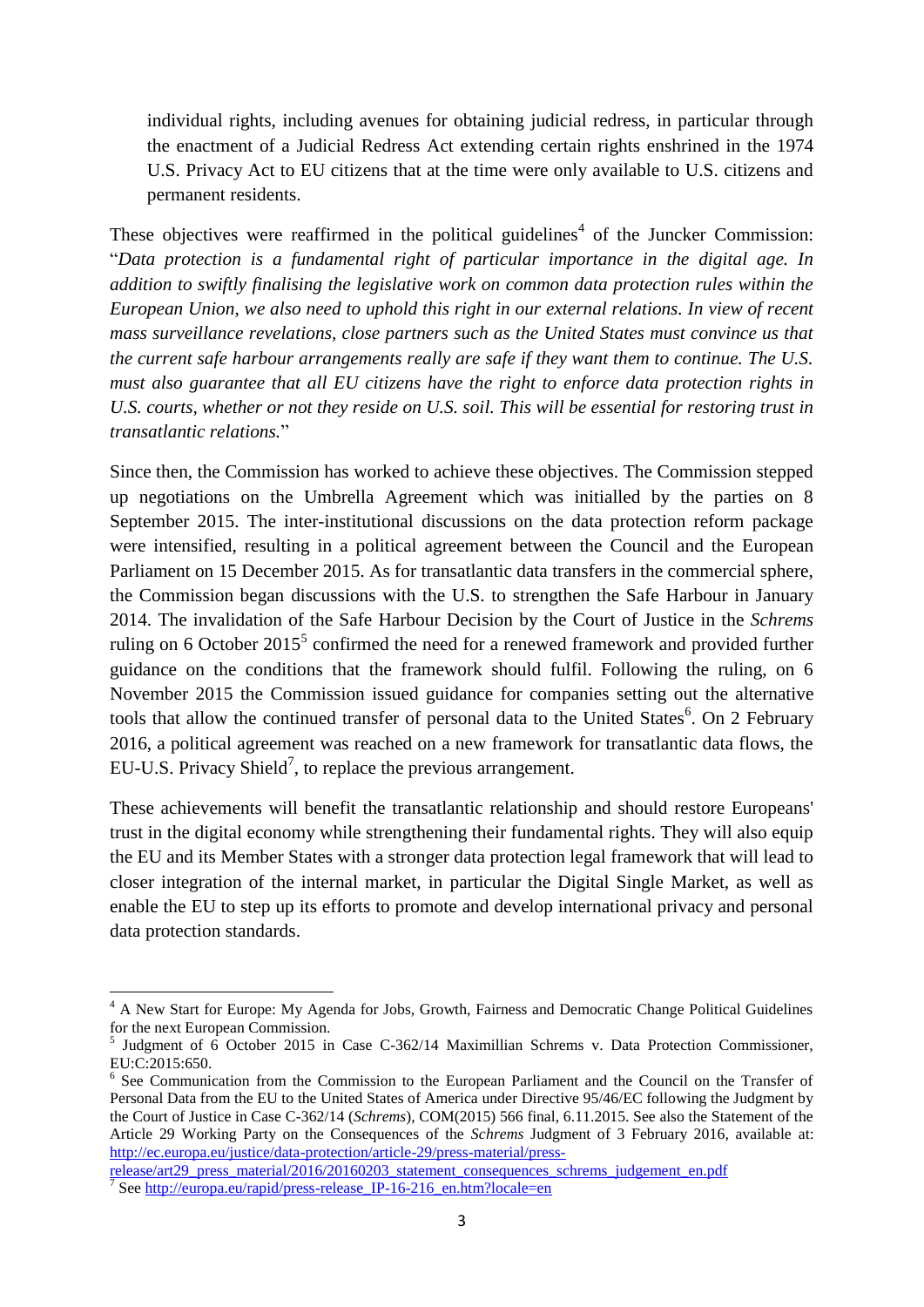In parallel, important initiatives were launched that led to significant changes in the U.S. legal order. On 17 January 2014, President Obama announced<sup>8</sup> reforms of U.S. signals intelligence activities which were subsequently laid down in Presidential Policy Directive 28 (PPD-28)<sup>9</sup>. Importantly, these reforms provided for the extension of certain privacy protections to non-Americans as well as a refocussing of data collection away from bulk collection towards an approach that prioritises targeted collection and access. The Commission welcomed those new orientations as an important step in the right direction<sup>10</sup>. This reform process was also instrumental in informing the discussions with the U.S. on the EU-U.S. Privacy Shield. Further changes have been introduced since then. For instance, in June 2015 the U.S. passed the USA Freedom  $Act^{11}$  which modified certain U.S. surveillance programmes, strengthened judicial oversight and increased public transparency about their use. Finally, on 10 February 2016, the U.S. Congress passed the Judicial Redress Act which was signed into law by President Obama on 24 February 2016.<sup>12</sup>

It is against this background that the present Communication takes stock of how far we have come in realising the objectives formulated in the 2013 Communication. It will also highlight areas where more work is still required to cement and fully restore trust in transatlantic data flows.

# **2. THE EU DATA PROTECTION REFORM**

### **2.1 The context**

**.** 

In order to seize the opportunities and address the challenges of an increasingly digital interconnected world, the European Commission put forward its Data Protection Reform package ("the reform") in January 2012. By strengthening EU-internal rules and by providing individuals with more control over their personal data, the reform aims at fostering trust in the digital economy whether personal data is processed within one Member State, in the EU or in third countries, such as United States.

The reform package comprises two legal instruments, a General Data Protection Regulation<sup>13</sup> ("the Regulation") setting out a common EU framework for data protection, and a Data Protection Directive in the area of police and judicial cooperation ("the Police Directive")<sup>14</sup>. By proposing a regulation that will be directly applicable in the Member States, the Commission's aim was to establish one common data protection standard for all, thereby eliminating differences in the level of protection amongst Member States. Likewise, the Police Directive will for the first time lay down a common set of rules at EU level, while

<sup>&</sup>lt;sup>8</sup> <https://www.whitehouse.gov/the-press-office/2014/01/17/remarks-president-review-signals-intelligence> <sup>9</sup> [https://www.whitehouse.gov/the-press-office/2014/01/17/presidential-policy-directive-signals-intelligence-](https://www.whitehouse.gov/the-press-office/2014/01/17/presidential-policy-directive-signals-intelligence-activities) $\frac{2x^{3.1/\nu}}{10}$ 

[http://europa.eu/rapid/press-release\\_MEMO-14-30\\_en.htm](http://europa.eu/rapid/press-release_MEMO-14-30_en.htm)

<sup>&</sup>lt;sup>11</sup> USA FREEDOM Act of 2015, Pub. L., No. 114-23, § 401, 129 Stat. 268.

<sup>&</sup>lt;sup>12</sup> H.R.1428 - Judicial Redress Act of 2015. It will enter into force 90 days after enactment.

<sup>13</sup> COM(2012) 11 final, 25.1.2012: see footnote 2.

<sup>14</sup> COM(2012) 10 final, 25.1.2012: see footnote 2.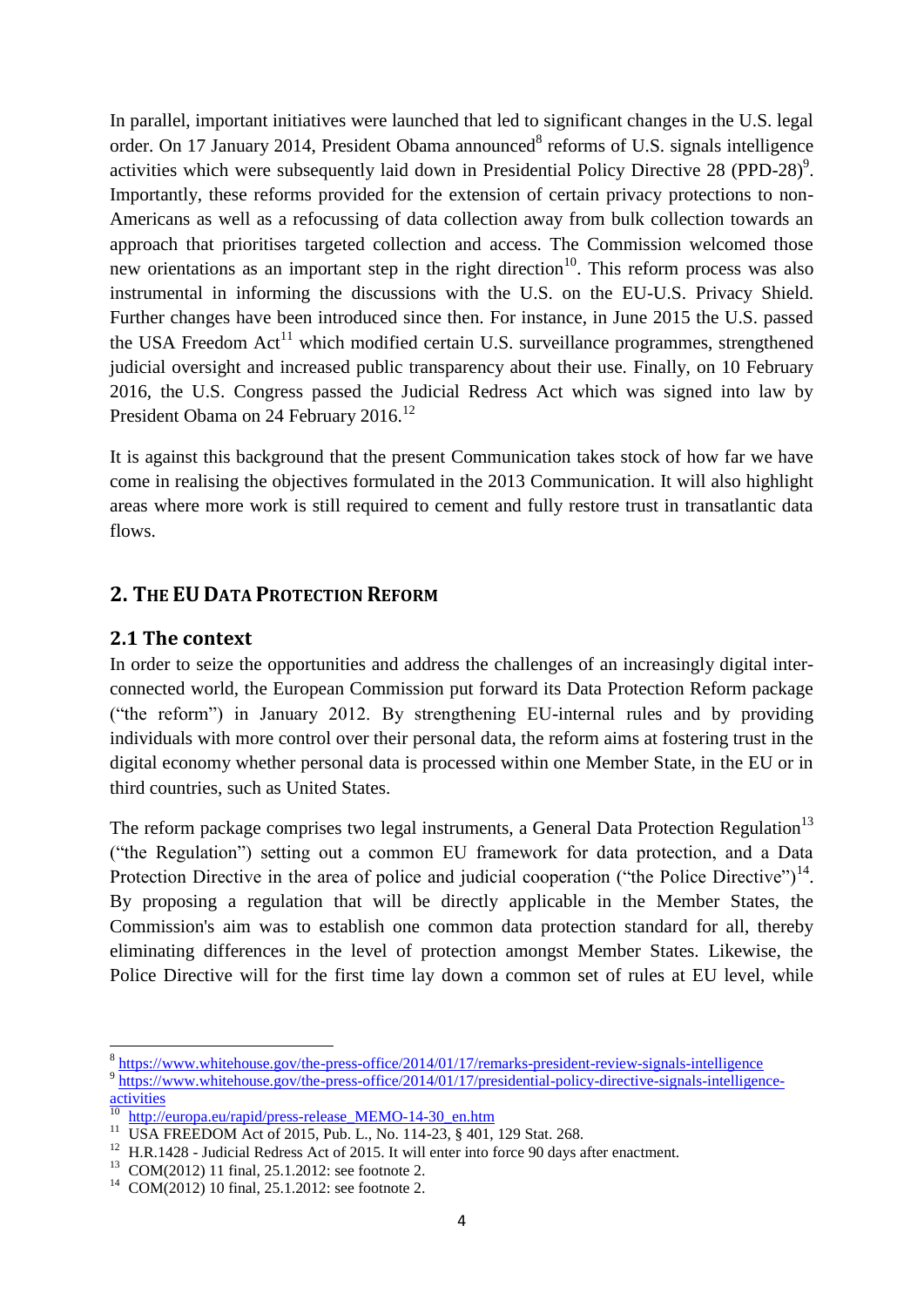taking account of the specificities of the judicial and law enforcement traditions in the Member States.

On 15 December 2015 the European Parliament and the Council reached a political agreement on the reform package, thereby fulfilling one of the key actions set out in the 2013 Communication.

### **2.2 What has changed?**

The Regulation updates, modernises and in some cases strengthens the data protection principles enshrined in the 1995 Data Protection Directive<sup>15</sup> to guarantee privacy rights. It focuses on reinforcing individuals' rights, deepening the EU internal market, ensuring stronger enforcement of the rules, streamlining international transfers of personal data and setting global data protection standards. The rules are designed to make sure that EU individuals' personal data are protected – no matter where they are sent, processed or stored – even outside the EU, as may often be the case in the digital world. A number of features in the reform are particularly relevant to highlight.

First, **territorial scope:** the Regulation makes clear that it also applies to companies established in a third country if they are offering goods and services, or monitoring the behaviour of individuals, in the EU. Companies based outside of the EU will have to apply the same rules as companies based in the EU. This ensures the comprehensive protection of EU individuals' rights. It also creates a level-playing field between EU and foreign companies, thereby avoiding competitive imbalances between EU and foreign companies when operating in the EU or targeting consumers in the EU.

Second, **stronger enforcement** of data protection rules: the Regulation provides for an effective sanctions regime by harmonising the powers of national data protection supervisory authorities (DPAs). They will be empowered to impose fines reaching up to EUR 20 million or up to 4% of the total worldwide annual turnover of a company. This power to impose dissuasive sanctions for non-compliance with the data protection rules in conjunction with the territorial scope mentioned above will ensure that companies doing business in the EU will have every incentive to comply with EU law. The new rules also introduce a clearer and stricter liability regime for controllers and processors.

Third, **harmonised rules for law enforcement cooperation:** the Police Directive will apply general data protection principles and rules to the processing of personal data by police and judicial authorities in the Member States for criminal law enforcement matters. This includes harmonised rules for international transfers of personal data in the context of criminal law enforcement cooperation<sup>16</sup>. The new Directive will raise the level of protection for individuals

**<sup>.</sup>** <sup>15</sup> Directive 95/46/EC of the European Parliament and of the Council of 24 October 1995 on the protection of individuals with regard to the processing of personal data and on the free movement of such data, OJ L 281 of 23.11.95, p. 31 ("the Data Protection Directive").

<sup>&</sup>lt;sup>16</sup> Unlike under the Council Framework Decision 2008/977/JHA of 27 November 2008 on the protection of personal data processed in the framework of police and judicial cooperation in criminal matters, which only covers cross-border exchanges of data between Member States' competent authorities, the application of such rules under the Police Directive will no longer depend on whether those data have previously been exchanged between the criminal law enforcement authorities of the Member States.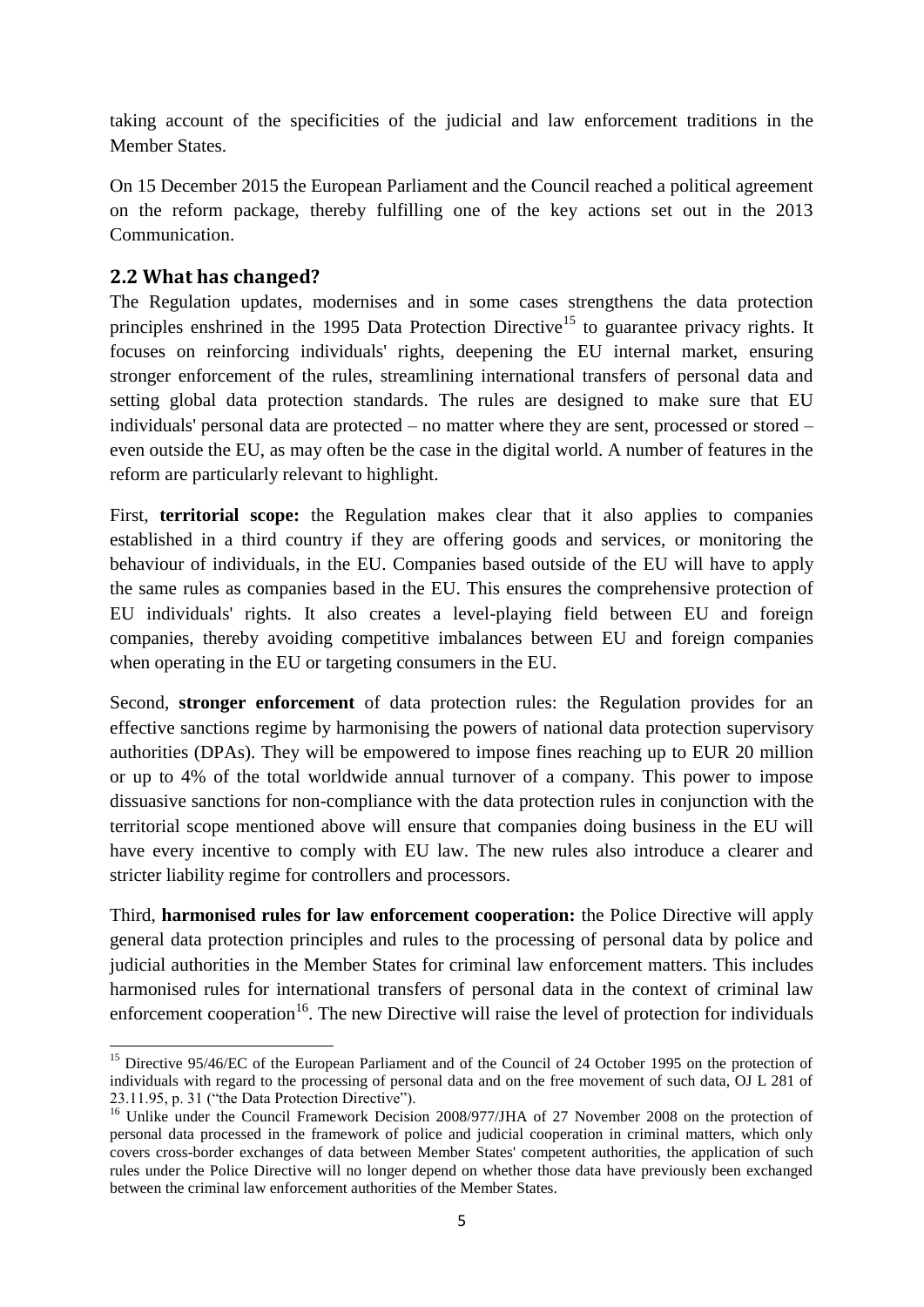while ensuring that the data of victims, witnesses, and suspects of crimes are duly protected in the context of a criminal investigation or a law enforcement action. Supervision is ensured by independent national data protection authorities and individuals must be afforded effective judicial remedies. At the same time, more harmonised laws will enable the police and judicial authorities to cooperate more effectively, amongst Member States as well as between Member States and their international partners, to combat crime and terrorism more effectively. This is a crucial part of the European Agenda on Security.<sup>17</sup>

Fourth, **strong rules for safer international transfers**: both the Regulation and the Police Directive provide transparent, detailed and comprehensive rules for personal data transfers to third countries. They cover all forms of international transfers, be they for commercial or law enforcement purposes, between private parties or public authorities, or between private entities and public authorities. While the architecture of the rules on international transfers remains essentially the same as under the current Data Protection Directive (i.e., adequacy decisions, standard contractual clauses and binding corporate rules, as well as certain derogations from the general prohibition to transfer personal data outside the EU), the reform clarifies and simplifies those rules in a number of ways while reducing red tape. It also introduces some new tools for international transfers.

The Regulation furthermore strengthens the **powers of EU data protection authorities**, including with respect to international transfers. Compared to the current Data Protection Directive, the provisions on the independence, functions and powers of EU DPAs are spelled out in more detail and substantially enhanced. This expressly includes the power to suspend data flows to a recipient in a third country or to an international organisation. The Police Directive contains similar provisions with regard to international transfers and the powers of DPAs over the law enforcement sector.

More specifically, as regards the rules on Commission **adequacy decisions**, the Regulation provides for a precise and detailed catalogue of elements that the Commission must take into account when assessing the level of data protection provided in the legal order of a third country. This process consists of a comprehensive assessment that the Commission must undertake and which should cover – an element that is also in line with the *Schrems* ruling – rules governing the access by the public authorities of a third country to personal data. Another crucial feature of this assessment is that individuals are provided with effective and enforceable data protection rights and may obtain effective administrative and judicial redress.

Furthermore, the Regulation expressly requires the Commission to **periodically review**, at least every four years, all of its adequacy decisions in order to keep abreast of all relevant developments in a third country that may have a direct, or indeed adverse, impact on the level of protection in its legal order. This continuous monitoring of adequacy will be a more

<sup>1</sup> <sup>17</sup> See Communication from the Commission to the European Parliament, the Council, the European Economic and Social Committee and the Committee of the Regions, The European Agenda on Security, COM(2015) 185 final, 28.4.2015.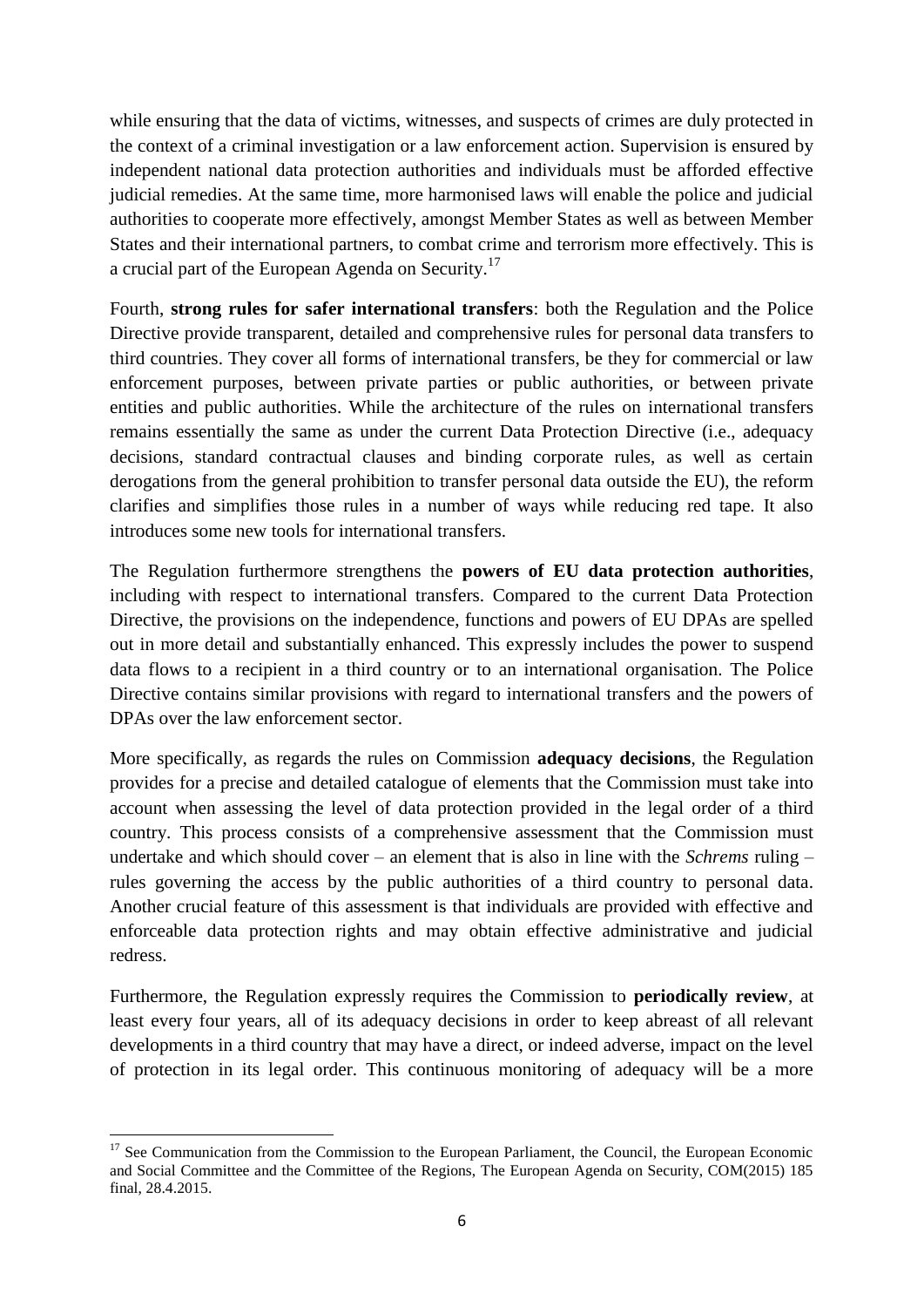dynamic process as it will also entail a dialogue with the authorities of the third country in question.

As regards transfers to third countries for which there is no adequacy decision, the Regulation provides the conditions governing the use of **alternative transfer tools** such as standard contractual clauses and binding corporate rules. It also adds other instruments for transfers, such as approved codes of conduct and approved certification mechanisms. Finally, it clarifies the situation when **derogations** can be used.

# **2.3 The way forward**

The data protection reform is an essential step to strengthen citizens' fundamental rights in the digital age and facilitate business by simplifying rules for companies in the Digital Single Market. Consumer trust in EU and third country operators will fuel and thus benefit the European and global digital economy. It will impact positively on our commercial relations with the U.S., our biggest trading partner. It will bring clarity and a stable environment for EU and foreign businesses to operate in. For their part, U.S. businesses will benefit from the legal certainty that comes from doing business with an integrated economic area that applies a uniform set of data protection rules.

Common rules in the law enforcement sector will ensure that individuals' data are better protected and that they are entitled to effective judicial remedies. Facilitating cross-border cooperation amongst police and judicial authorities in the Member States will increase the efficiency of criminal law enforcement and thus create conditions for more effective crime prevention in the EU. At the same time this will enable smoother cooperation with their counterparts in third countries.

The formal adoption of the reform package by the European Parliament and Council is expected to take place during the first semester of 2016. The Regulation will apply two years after adoption while the Police Directive provides for a two-year implementation period. The two-year transition period should be used by all concerned stakeholders both inside and outside the EU to prepare for the new rules. The Commission will play its part. During this transition period, the Commission will work closely with Member States, DPAs and other interested parties to ensure a uniform application of the rules and promote a compliance-ready environment.

# **3. THE EU-U.S. PRIVACY SHIELD: ANEW TRANSATLANTIC FRAMEWORK FOR PERSONAL DATA FLOWS**

# **3.1 The context**

In order to facilitate personal data flows between the EU and the U.S. for commercial exchanges while ensuring the protection of those data, the Commission had, back in 2000, recognised the Safe Harbour framework as providing an adequate level of protection<sup>18</sup>. As a

 $18\,$ <sup>18</sup> Commission Decision 2000/520/EC of 20 July 2000. In this decision, based on Article 25(6) of the Data Protection Directive, the Commission had recognised the Safe Harbour Privacy Principles and accompanying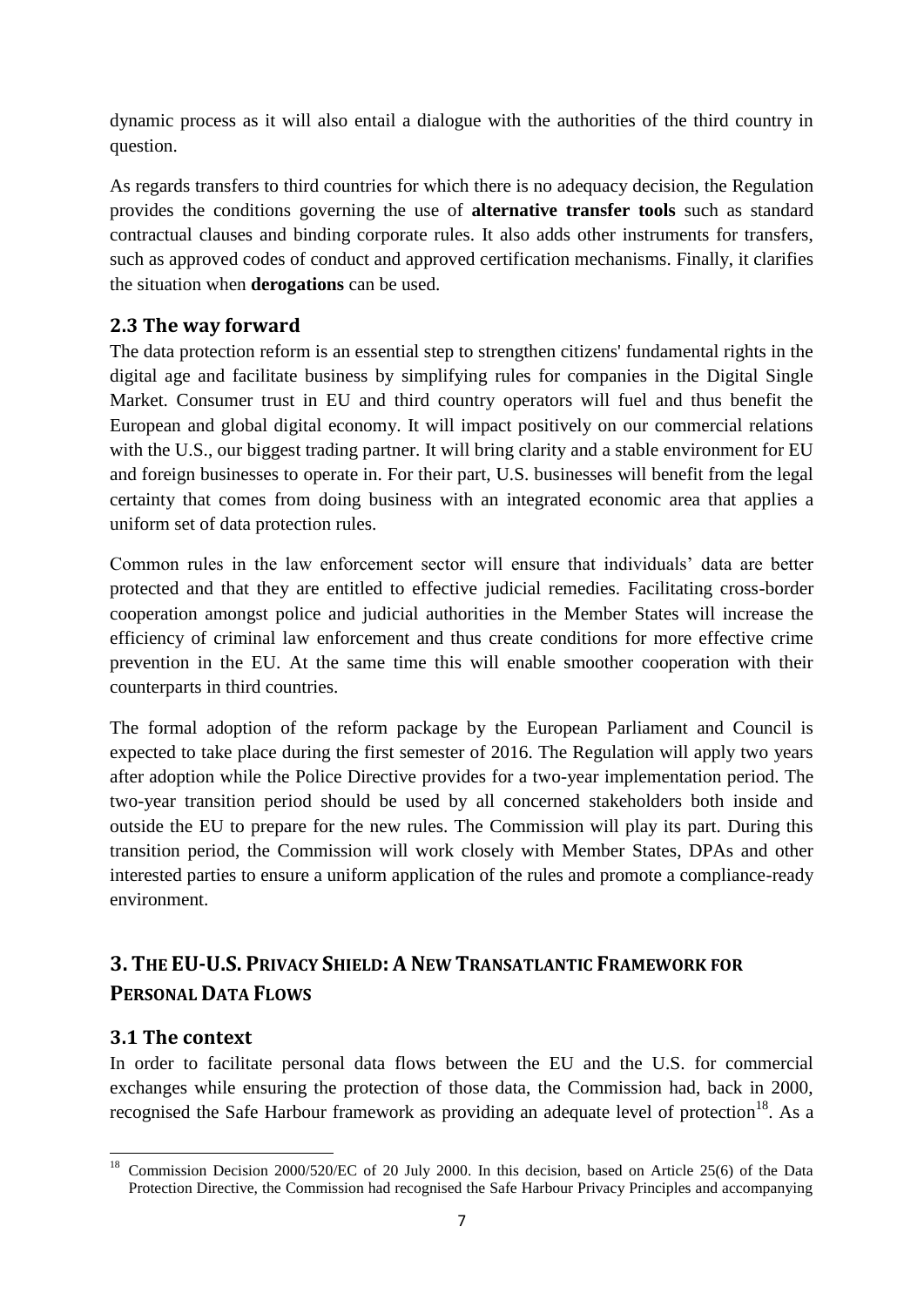result, despite the absence of a general data protection law in the U.S., personal data could be freely transferred from EU Member States to companies in the U.S. that had signed up to the privacy principles underpinning the framework.

In the 2013 Safe Harbour Communication<sup>19</sup>, the Commission pointed to a number of weaknesses in the functioning of the arrangement over time, notably a lack of transparency by companies concerning their adherence to the scheme and a lack of effective enforcement by U.S. authorities of those companies' compliance with the scheme's privacy principles. Moreover, the surveillance revelations earlier that year raised concerns as regards the scale and scope of certain U.S. intelligence programmes and the level of access by U.S. public authorities to Europeans' personal data transferred under the Safe Harbour. Taking these and other elements<sup>20</sup> into consideration, the Commission concluded that the Safe Harbour had to be reviewed. Against this background, the Commission formulated 13 recommendations<sup>21</sup> to strengthen and update the data protection guarantees built into the framework. These recommendations focused on: (i) strengthening the substantive privacy principles and increasing the transparency of U.S. self-certified companies' privacy policies incorporating these principles; (ii) better and effective supervision, monitoring and enforcement by the U.S. authorities of companies' compliance with the principles; (iii) the availability of affordable dispute resolution mechanisms for individual complaints; and (iv) the need to ensure that the use of the national security and law enforcement exception provided in the 2000 Safe Harbour Decision would be limited to what is strictly necessary and proportionate.

On the basis of these 13 recommendations, the Commission entered into discussions with the U.S. authorities in January 2014. The subsequent invalidation of the Safe Harbour Decision on 6 October 2015 by the Court of Justice confirmed the need for a stronger and new framework for transatlantic commercial data flows. While the Court's ruling draws on the Commission's 2013 recommendations, it further underscores the need to have limitations, safeguards and judicial control mechanisms in place in order to ensure the continued protection of the personal data of EU individuals, including when the data are accessed and used by public authorities for national security, public interest or law enforcement purposes.

On 2 February 2016, after two years of intensive discussions, the EU and the U.S. reached a political agreement on the new framework, the EU-U.S. Privacy Shield. This new arrangement comprises important new safeguards and will guarantee a high level of protection of the fundamental rights of EU individuals. It will provide the necessary legal certainty for companies on both sides of the Atlantic that want to do business together. And it will inject a new momentum into the transatlantic partnership.

 $\ddot{\phantom{a}}$ 

Frequently Asked Questions issued by the U.S. Department of Commerce as providing adequate protection for the purposes of personal data transfers from the EU. The functioning of the Safe Harbour arrangement relied on commitments and self-certification of adhering companies. The rules were binding under U.S. law for those entities and enforceable by the U.S. Federal Trade Commission.

 $19 \text{ See footnote 3.}$ 

<sup>&</sup>lt;sup>20</sup> These elements included the exponential increase in data flows and their critical importance for the transatlantic economy as well as the rapid growth of the number of U.S. companies adhering to the Safe Harbour scheme. See the Safe Harbour Communication, p. 37.

<sup>&</sup>lt;sup>21</sup> Safe Harbour Communication, pp. 18-19.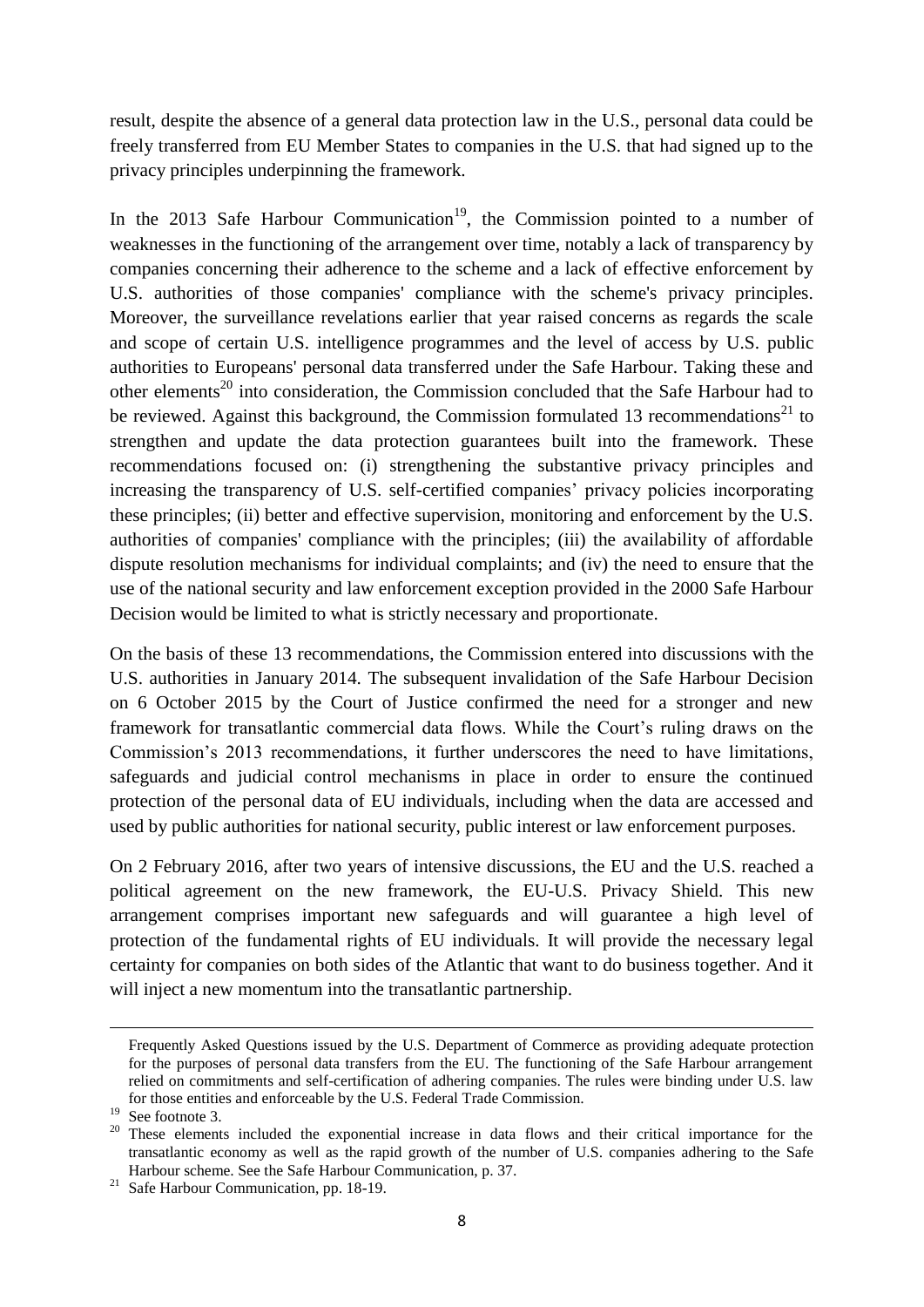Following conclusion of the negotiations with the U.S., the Commission will submit the new arrangement to the "Article 29 Working Party" (comprising the EU DPAs) for an opinion on the level of protection provided. Furthermore, the adequacy decision will go through the comitology procedure before it can be adopted. The European Data Protection Supervisor will also be consulted.

### **3.2 What has changed?**

The EU-U.S. Privacy Shield provides a robust and effective response to both the Commission's 13 recommendations and the *Schrems* ruling. It contains a number of important improvements, compared to the previous framework, with respect to the commitments that must be undertaken by U.S. companies. It also contains important new commitments and detailed explanations of relevant U.S. laws and practice by U.S. authorities. Unlike its predecessor, the Privacy Shield covers not only commitments in the commercial sector but also, significantly and for the first time in EU-U.S. relations, in the area of access to personal data by public authorities including for national security purposes. This is a crucial and necessary element in light of the Court jurisprudence to restore trust in transatlantic relations following the surveillance revelations.

The most important achievements of this new arrangement can be grouped into four main categories:

First, **strong obligations on companies and robust enforcement**: the new arrangement will be more transparent and contain effective supervision mechanisms to ensure that companies follow the rules they have legally committed to uphold. U.S. companies wishing to import personal data from Europe under the Privacy Shield will need to accept robust obligations on how personal data is processed and individual rights are guaranteed. This includes tightened conditions and stricter liability provisions for Privacy Shield companies that transfer EU data, for instance for sub-processing activities, to third parties outside the framework, whether in the U.S. or in other third countries ("onward transfers"). As for supervision, the U.S. Department of Commerce has committed to a regular and rigorous monitoring of how companies comply with their commitments and to weed out "free-riders", i.e. companies that falsely claim adherence to the scheme. Companies' commitments are legally binding and enforceable under U.S. law by the Federal Trade Commission and companies that do not comply will be faced with severe sanctions.

Second, **clear limits and safeguards with respect to U.S. government access**: for the first time, the U.S. government, through the Department of Justice and the Office of the Director of National Intelligence as the body overseeing the entire U.S. intelligence community, has provided the EU with written representations and assurances that access by public authorities for law enforcement, national security and other public interest purposes will be subject to clear limitations, safeguards and oversight mechanisms. The U.S. will also establish a new redress mechanism for EU data subjects in the area of national security through an Ombudsperson who will be independent from the national security authorities. The Ombudsperson will be tasked with following-up complaints and enquiries by EU individuals into national security access and will have to confirm to the individual that the relevant laws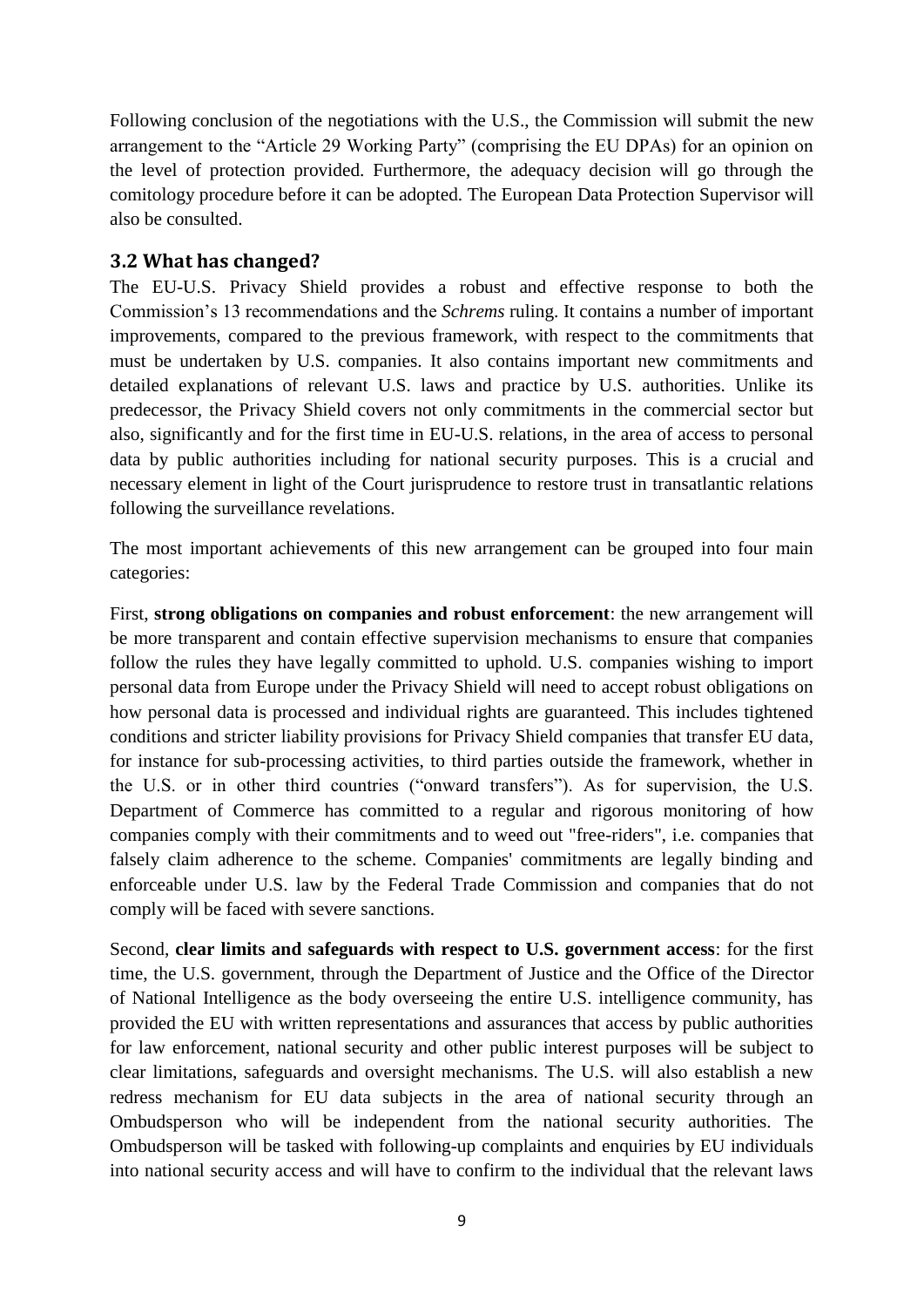have been complied with or that any non-compliance has been remedied. This is a significant development that will apply not only to Privacy Shield transfers but to *all* personal data transferred to the U.S. for commercial purposes, irrespective of the basis used to transfer those data.

Third, **effective protection of EU individuals' privacy rights with several redress possibilities**: anyone in Europe who considers that his or her data have been misused under the new arrangement will benefit from several accessible and affordable avenues to obtain individual redress, including cost-free alternative dispute resolution bodies. Companies commit to reply to complaints within a fixed deadline. In addition, any company handling human resources data from Europe has to commit to comply with the decisions of the competent EU DPA while other companies may voluntarily make such a commitment. Individuals can also take their complaint to their 'home' DPA that will be offered a formalized procedure to refer complaints to the Department of Commerce and the Federal Trade Commission to facilitate the investigation and resolution of the respective claim within a reasonable timeframe. If a case is nevertheless not resolved by any of these avenues, individuals will be able to have recourse, as a last resort, to the Privacy Shield Panel, a dispute resolution mechanism that can take binding and enforceable decisions against U.S. Privacy Shield companies. Additionally, EU DPAs will be able to provide assistance to individuals to prepare their case. As mentioned above, for complaints on possible access by national intelligence authorities a new Ombudsperson will be created, providing a further avenue for redress.

Fourth and finally, an **annual joint review mechanism:** this will allow the Commission to regularly monitor the functioning of all aspects of the Privacy Shield, including the limitations and safeguards relating to national security access. The Commission and the U.S. Department of Commerce will carry out the review and involve EU data protection authorities and U.S. national security authorities and the Ombudsperson. In this way, the U.S. will be held accountable to its commitments. But the Commission will not stop there: it will also draw on all other sources of information available, including voluntary transparency reports by companies on the degree of government access requests<sup>22</sup>. The annual review goes beyond the new Regulation, which requires such reviews only at least every four years, thus demonstrating the resolve of both the EU and the U.S. to rigorously ensure full compliance.

This review will not be a formalistic exercise without consequences. In cases where the U.S. companies or public authorities are not abiding by their commitments, the Commission will activate the process to suspend the Privacy Shield. As the Court of Justice has stressed in the *Schrems* ruling, an adequacy decision must not be a dead letter; rather, U.S. companies and authorities have to breathe life into the framework and continuously sustain it by living up to their commitments. Where they fail to do so, the particular benefit for data transfers deriving from an adequacy finding is no longer justified and will be withdrawn.

<sup>1</sup> Major U.S. internet companies already produce such reports in order to regain the trust of their customers. The 2015 USA FREEDOM Act allows the publication of voluntary reports on access requests, at least within certain bands to protect national security interests.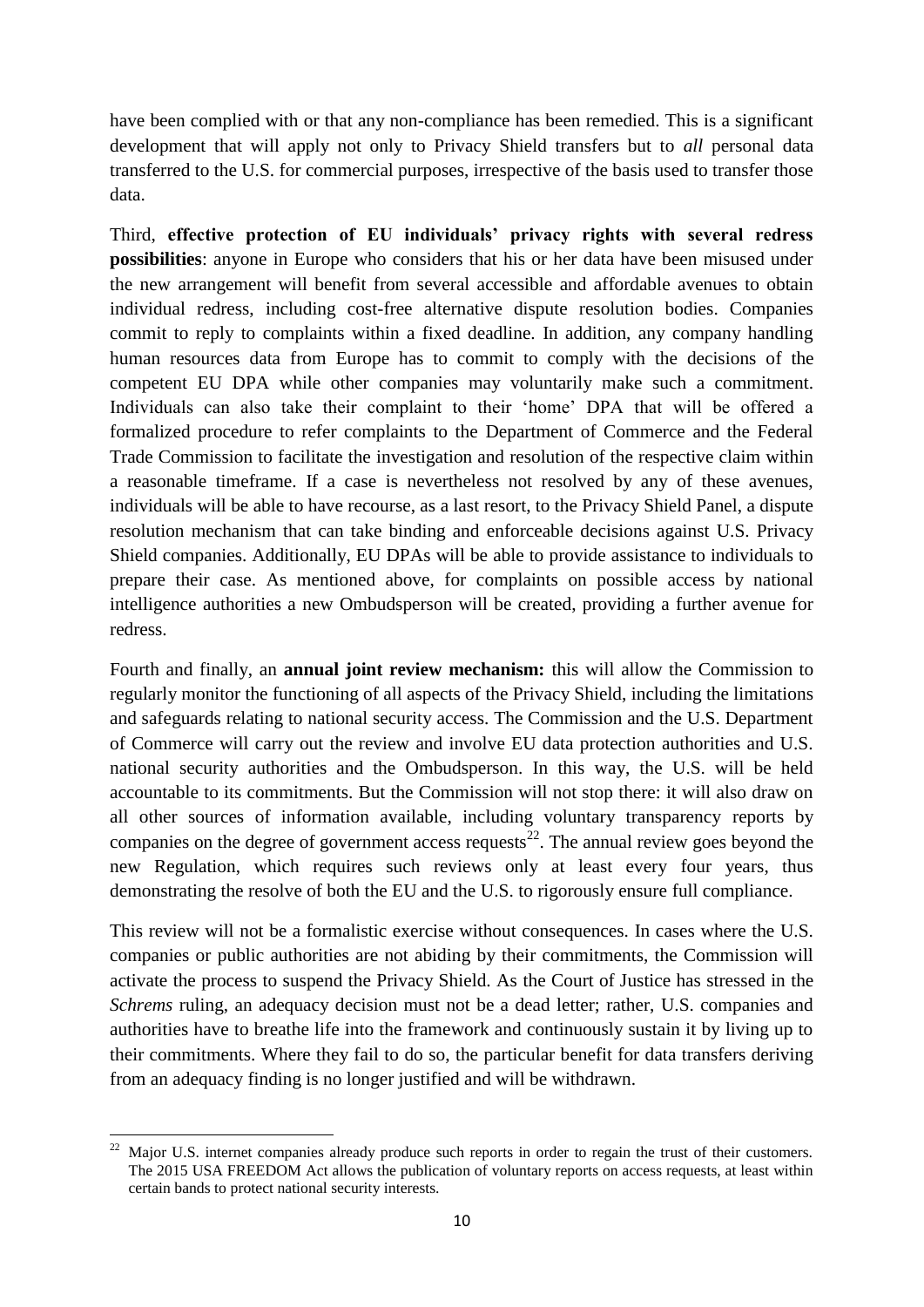### **3.3 The way forward**

The commitments agreed by the U.S. under the Privacy Shield will provide the basis for, and be reflected in, a new Commission adequacy decision. Companies are encouraged to already begin their preparations so as to be in a position to join the new framework as soon as possible after it is in place following the adoption of the Commission decision. For its part, the U.S. government will publish its representations in the U.S. Federal Register, thereby publicly attesting to uphold its commitments.

The EU-U.S. Privacy Shield requires action from many actors:

- the participating U.S. companies that must fulfil their obligations under the framework in the full knowledge that it will be strictly enforced and they will be sanctioned if they are non-compliant. To strengthen trust with their consumers, companies are also encouraged to opt for EU DPAs as their chosen avenue to resolve complaints under the Privacy Shield, as European individuals are most likely to turn to these authorities. Similarly, the extent to which companies are prepared to utilise the possibility provided under U.S. law to publish transparency reports on national security and law enforcement access requests concerning EU data they receive will contribute to maintaining confidence that such access is limited to what is necessary and proportionate<sup>23</sup>;
- the various U.S. authorities entrusted with overseeing and enforcing the framework, respecting the limitations and safeguards as far as access to data for law enforcement and national security purposes is concerned, and those entrusted with responding in a timely and meaningful manner to complaints by EU individuals about the possible misuse of their personal data;
- the EU DPAs that have an important role to play in ensuring that individuals can effectively exercise their rights under the Privacy Shield, including by channelling their complaints to the appropriate U.S. authorities and cooperate with the latter, triggering the Ombudsperson mechanism, assisting complainants in bringing their case to the Privacy Shield Panel, as well as exercising oversight over human resources data transfers; and
- $\theta$  the Commission that is responsible for making a finding of adequacy and reviewing it on a regular basis: these regular reviews mark a significant departure from the previous static situation by transforming the Privacy Shield adequacy finding into a closely monitored, living framework.

The annual joint review and the ensuing Commission report – as well as the prospect of suspending the arrangement in case of non-compliance – will thus play a central role in ensuring that the Privacy Shield will endure the test of time. Our mutual transatlantic ambition

<sup>23</sup> <sup>23</sup> Such reporting would be made in accordance with the provisions in the 2015 USA FREEDOM Act. See footnote 22.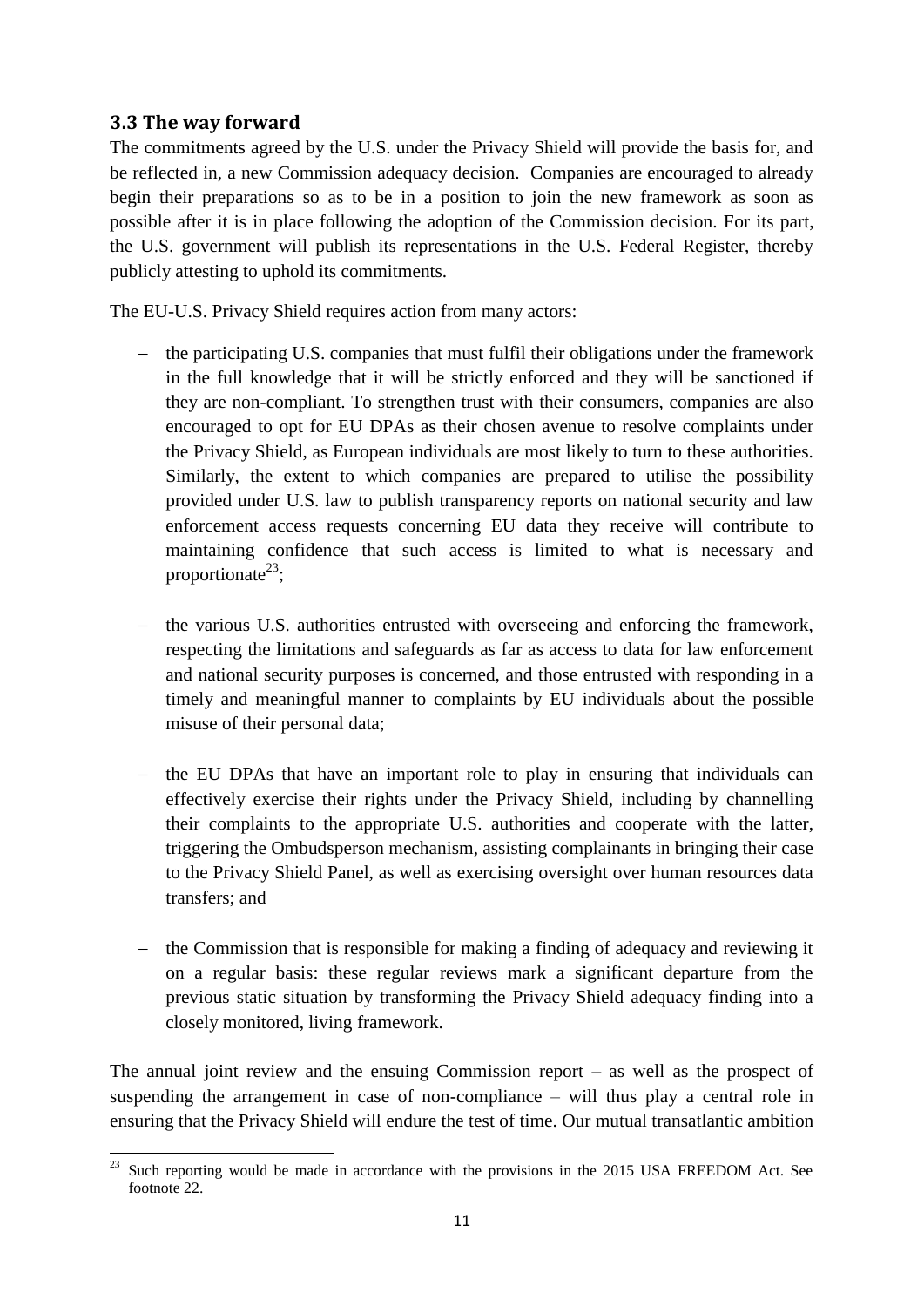should be to develop together a strong culture of privacy compliance and protection of individual rights that restores and maintains trust.

# **4. THE UMBRELLA AGREEMENT: STRENGTHENING DATA PROTECTION SAFEGUARDS FOR LAW ENFORCEMENT COOPERATION**

### **4.1 The context**

An important dimension of our transatlantic relationship is the capacity for the EU, the Member States and the U.S. to respond effectively to common security threats and challenges in a cooperative and coordinated way. This collective response significantly relies on our ability to exchange personal data in the framework of police and judicial cooperation in criminal matters. A number of bilateral agreements between the Member States and the U.S. as well as between the EU and the U.S.<sup>24</sup> were concluded over time in pursuit of this aim. At the same time, it is equally important for these law enforcement agreements to provide effective data protection safeguards. The two-fold objective of working successfully with our U.S. partners to combat serious crime and terrorism while advancing the level of protection of Europeans in line with their fundamental rights and the EU data protection rules when transfers are made for those purposes, triggered the negotiations, launched in March 2011, on an international data protection agreement in the area of law enforcement, the EU-U.S. Data Protection "Umbrella Agreement"<sup>25</sup>.

The EU and the U.S. finalised their negotiations in the summer of 2015. The two parties initialled the Umbrella Agreement on 8 September 2015 in Luxembourg<sup>26</sup>, and the agreement is now waiting for its ratification on both sides of the Atlantic. The signing of the Umbrella Agreement was, however, conditional on the passage of the Judicial Redress Act by the U.S. Congress to provide, for the first time, equal treatment of EU citizens with US citizens under the 1974 U.S. Privacy  $Act^{27}$ . The bill was approved by Congress on 10 February 2016 and was signed into law on 24 February 2016.

### **4.2 What has changed?**

The Umbrella Agreement will enshrine, for the very first time, a harmonised and comprehensive set of data protection safeguards that will apply to all transatlantic exchanges between the relevant authorities in the area of criminal law enforcement. It is in effect a

**<sup>.</sup>** <sup>24</sup> Notably, the EU-US Passenger Name Record (PNR) Agreement and the EU-US Terrorist Financing and Tracking Programme (TFTP).

<sup>&</sup>lt;sup>25</sup> An agreement between the EU and the U.S. on the protection of personal data when transferred and processed for the purpose of preventing, investigating, detecting or prosecuting criminal offences, including terrorism, in the framework of police cooperation and judicial cooperation in criminal matters.

<sup>&</sup>lt;sup>26</sup> [http://europa.eu/rapid/press-release\\_STATEMENT-15-5610\\_en.htm](http://europa.eu/rapid/press-release_STATEMENT-15-5610_en.htm)

<sup>&</sup>lt;sup>27</sup> The Judicial Redress Act grants rights to citizens of "covered countries"', designated by the U.S. Government. This is in turn conditional on the following criteria: (a) the country [or regional organisation] has an agreement with the United States on privacy protections for information shared for the purpose of preventing, investigating, detecting, or prosecuting criminal offenses: (b) the country or [regional organization] permits the transfer of personal data for commercial purposes between it and the United States; and (c) the policies regarding the transfer of personal data for commercial purposes and related actions of the country or regional organization, do not materially impede the national security interests of the United States.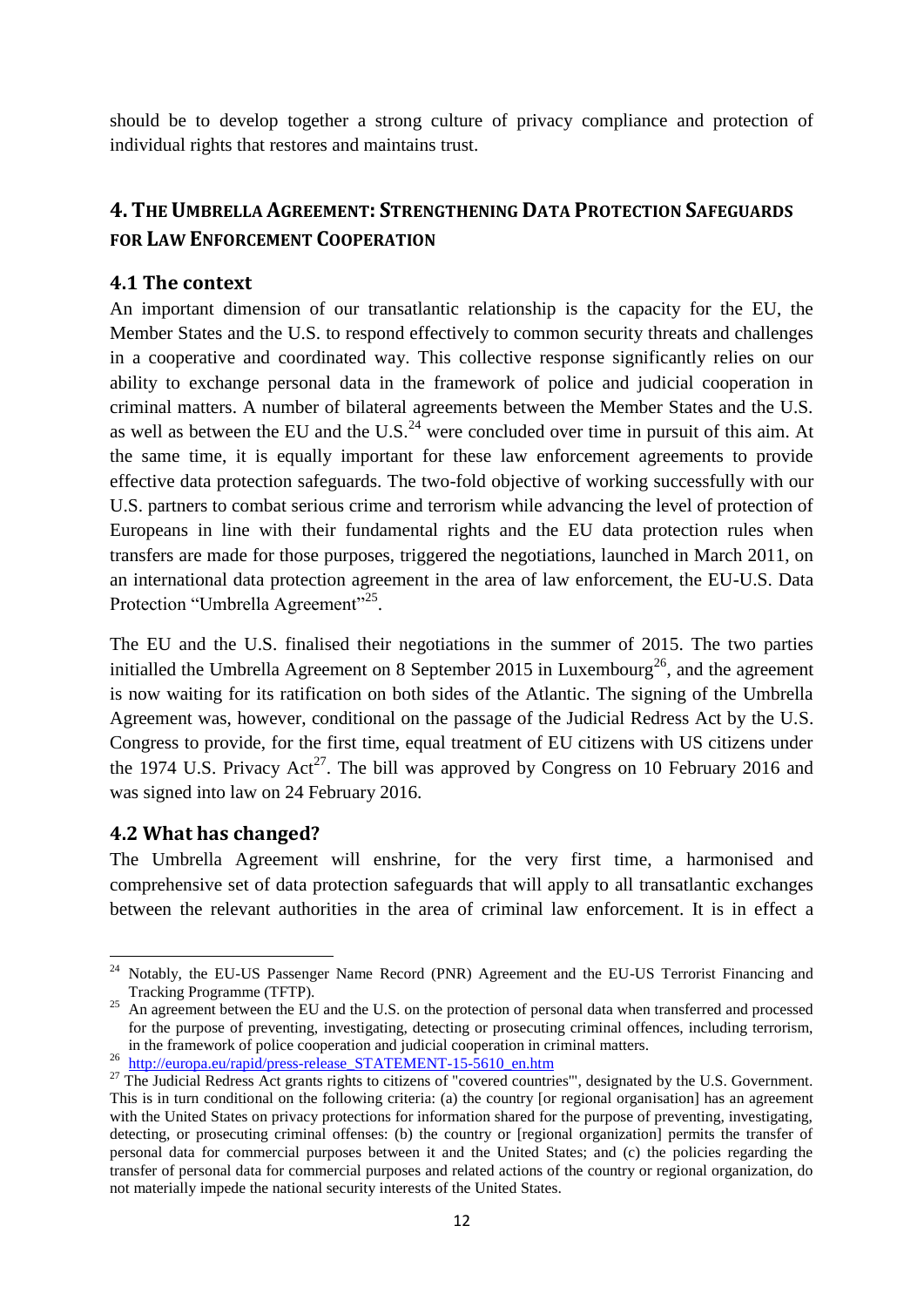fundamental rights agreement setting a high-level standard of protection against which all data exchanges in existing and future agreements must be measured.

First, **the protections and safeguards provided by the Umbrella Agreement will horizontally apply to all data exchanges taking place in the context of transatlantic law enforcement co-operation in criminal matters**. This includes transfers on the basis of domestic laws, EU-US agreements, Member States-U.S. agreements (e.g. Mutual Legal Assistance Treaties) as well as specific agreements providing for the transfer of personal data by private entities for law enforcement purposes. The agreed provisions will thus immediately increase the level of protection guaranteed to EU data subjects when data is transferred to the U.S. It will also increase legal certainty for transatlantic law enforcement cooperation by ensuring that exiting agreements contain all necessary protections and can thus withstand possible legal challenges.

Second, the provisions cover all the core EU data protection rules in terms of **processing standards** (e.g. data quality and integrity, data security, accountability and oversight), **safeguards and limitations** (e.g. purpose and use limitations, data retention, onward transfers, processing of sensitive data) as well as **individual rights** (access, rectification, administrative and judicial redress).

Third, the agreement will ensure the availability of **judicial redress rights for denial of access, denial of rectification and unlawful disclosure**. This constitutes a major improvement and will significantly contribute to restoring trust in transatlantic exchanges. This key and long-sought for EU demand, which had remained unanswered for many years, has already been reflected in the Judicial Redress Act introduced in the U.S. Congress in March 2015 and passed on 10 February 2016. This Act will extend to EU citizens<sup>28</sup> three core judicial redress avenues under the 1974 U.S. Privacy Act that are currently reserved only to U.S. citizens and permanent residents. Thus, for the first time, EU citizens will be able to avail themselves of rights of general application for any transatlantic transfer of data in the criminal law enforcement sector. This removes a critical difference in treatment between EU and U.S. citizens.

Fourth, the Umbrella Agreement generalises and expands to the whole law enforcement sector the principle of **independent oversight** as a core data protection requirement, one that is not present in many of the existing bilateral agreements. This includes effective powers to investigate and resolve individual complaints as regards compliance with the Agreement.

Fifth, the effective implementation of the Umbrella Agreement will be subject to **periodic joint reviews**. Particular attention will be given in these reviews to the provisions relating to individuals' rights (access, rectification, administrative and judicial redress).

The Umbrella Agreement does not in itself authorise data transfers, nor does it constitute an adequacy decision.

<sup>1</sup> <sup>28</sup> According to the Judicial Redress Act, other non-EU countries or "regional economic integration organisations" may equally be designated as "covered countries" with the effect that judicial redress rights would benefit their citizens.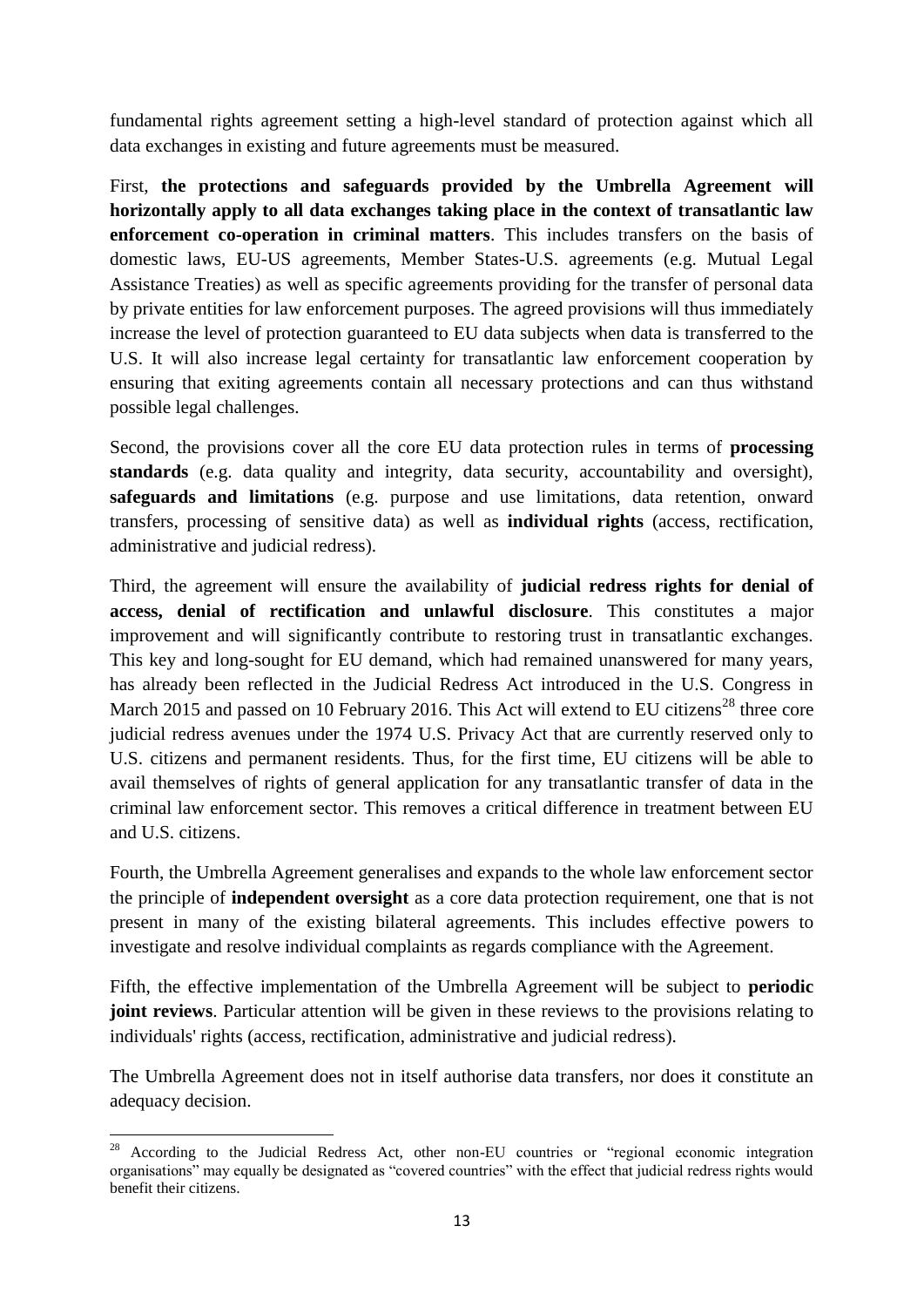### **4.3 The way forward**

The entry into force of the Judicial Redress  $Act^{29}$  will pave the way to the signing of the Umbrella Agreement. The Commission will shortly submit to the Council a proposal for a decision authorising the signing of the Umbrella Agreement. After signature, the decision concluding the Agreement will have to be adopted by the Council after obtaining the consent of the European Parliament. The Umbrella Agreement will significantly improve the present day situation which is characterised by fragmented, non-harmonised and often weak data protection rules in a patchwork of multilateral, bilateral, national and sectorial instruments. The Umbrella Agreement has a retrospective function in that it will supplement the data protection guarantees in current agreements when and to the extent these lack the requisite level of safeguards. In this respect, it will bring significant added value by essentially "filling in the gaps" of existing agreements which contain lower data protection standards than those found in the Umbrella Agreement. This will enable continuity in law enforcement cooperation while ensuring greater legal certainty when transfers are made. As regards future agreements, the Umbrella Agreement will represent a safety net below which the level of protection cannot fall. This is a very important guarantee for the future and a major shift from the present situation where safeguards, protections and rights have to be negotiated afresh for each individual new agreement. The Umbrella Agreement is thus a template containing the standard safeguards which cannot be negotiated downwards. This is a very important precedent not only for EU-U.S. relations but, more generally, for any future data protection or data exchange arrangement at international level.

Negotiated in parallel with the reform, the Umbrella Agreement is aligned with the EU's data protection acquis. The interaction between the Umbrella Agreement and the Police Directive is particularly relevant given the importance of having a high and common level of data protection, regardless of whether the personal data is processed at national level or exchanged across borders within the EU or with third countries. In this respect, the Umbrella Agreement will help to substantiate the general requirements of the reform in the transatlantic context.

Concluding negotiations on the Umbrella Agreement which sets common standards in a complex area of law and policy is a significant achievement. The future Umbrella Agreement will restore and reinforce trust, provide guarantees of lawfulness for data transfers and facilitate EU-U.S. cooperation in this field.

Going forward, there is a need to jointly address common challenges in the area of police and judicial cooperation. One important open issue is the question of direct access by law enforcement authorities to personal data held by private companies abroad. Such access should, in principle, take place in the framework of formal channels of co-operation, such as Mutual Legal Assistance (MLA) agreements or other sectorial agreements. Private companies currently risk facing legal uncertainty which could impact on their capacity to operate across different jurisdictions when asked to provide access to electronic evidence under the laws of one country for personal data subject to the laws of another. In parallel to the upcoming

**.** 

 $29$  The Judicial Redress Act enters into force 90 days after its enactment.